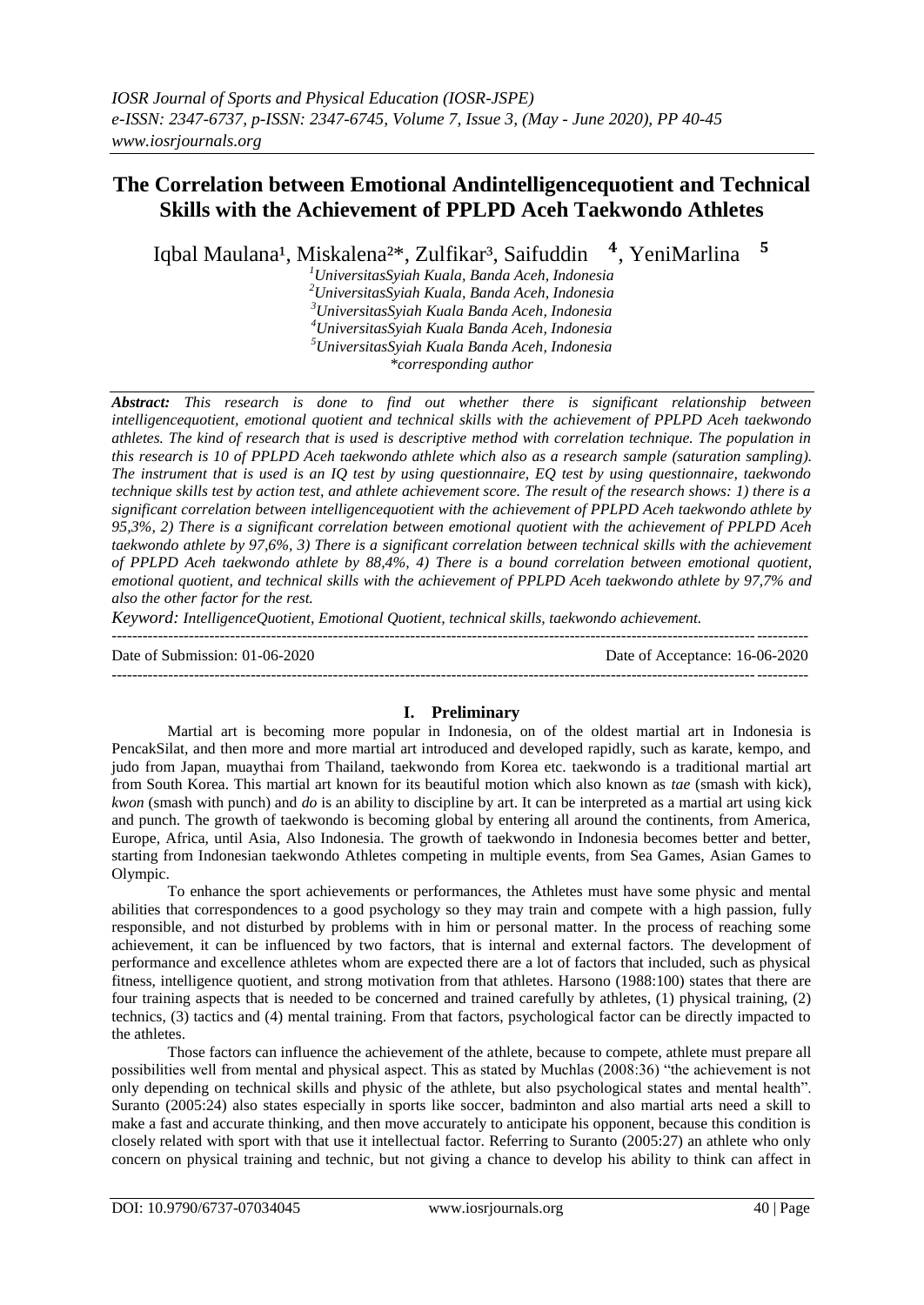undeveloped intelligence event. Intelligence in achievement has a big role. A high intelligence also has a big role in athlete achievement.

The athlete's Intelligence quotient can be used in problem solving and arranging strategy to get achievements, this is stated by Adisasmito (2007:15) "cognitive aspect is related with intelligence that the athletes have. Intelligence quotient is needed in problem solving, applying tactic and strategy during practice, and facing the competition", it means intelligence takes effect to the athlete. Athlete who has good intelligence can solve many problems happen in the field so it can be concluded that IQ takes effect to the athlete himself.

Besides IQ (Intelligence Quotient), the other aspect that takes effect from phycological factor is EQ (emotional Quotient). EQ (Emotional Quotient) is also an ability for self-motivation, emotion control and an impulse to keep the stress down in order to not kill thinking ability, being empathy and applying emotional quotient effectively. Based on Goleman, (2003:45), emotional quotient is related to someone's ability to evaluate, accept, and control his and other people emotion around him and expected to be able to control his emotion when there is a poor situation in the field and applying his ability.

The athlete who has good rate of Emotional Quotient is surely can control his emotional pattern with his intelligence, controlling emotion stability and showing it through his skills and self-awareness, self-control, social ability and motivation. Emotional quotient can be related to achievement because the athlete ability in emotion control and self-control, which impacts in decision-making during hard situation and sync it with a good coordination with himself. With that said, IQ (intelligence Quotient) and EQ (emotional Quotient) have a big impact in athlete's achievement. An athlete who doesn't have a good emotional quotient will have some obstacles in his achievements. Like Segal States (2002:27) that "the area of emotional quotient is a personal and interpersonal, emotional quotient is responsible in pride, self-awareness, social awareness, and ability to adapt." That description shows that an athlete who want to have a good achievement not only have to pay attention to technic and physic, but also pay attention to the correlation of physic, technic and psychology.

The athlete who has technical skill and good physical health, but not supported by good mental condition and physiology is preconcerted that he doesn't have good achievement, like Muchlas (2008:36) states that the achievement in sports in not only rely on skills and physical health that athlete has, but also rely on emotional and psychology state, further more Schmidt &Wrisberg (2010:10) "One quality of skill proficiency is movement certainty. To be "skilled" implies that a person is able to meet the performance goal, or "end result," with maximum certainty". It means that for the achievement the athlete is recommended to understand and apply many skills he has in order to achieve the achievement he wants.

Student sport training and coaching center is school for national sport nurseries that is used to find and coach the sports talent in young age especially school age (Minister for Youth and Sports Affairs, 2009:19). In order to realize competitive sports, it is necessary for nursering, coaching, training and also improving achievement continuously since the early age, so the desired achievement can be achieved. Through Student sport training and coaching center, they prepare junior athletes who have good physical and mental state and ready to replace and continue the fight of their senior athletes.

According to PPLP Aceh Taekwondo trainer SabeumFachrizalAmbia, when PPLP Aceh athletes compete in national events, they have excessive nervousness such as mental preparation when facing superior athletes, in line with that statement, writer can pull the red string that emotional quotient is closely related to mental/physic and play an important role for the achievement besides the intellectual quotient in taking action in a timely manner and problem solving and technical skill in alignment movement skills to kick, punch, and certainly in the right and correct movement.

With this background this research is aimed to acknowledge the relation between the variables of intellectual quotient, emotional quotient, and technical ability of PPLP Aceh in taekwondo with the achievements.

# **II. Intellectual Quotient**

Intelligence or Intelligence Quotient is an important role that determine an athlete in deciding what happens in a competition base on the rules. The ability and the rapid and correct thinking skills, then moves correctly to anticipate the way of the competition. Based on Goleman (2003:11-12), there are two kinds of intelligence, rational quotient and and emotional quotient. The optimization of those two things is the key in the sports achievement. IQ (Intelligence Quotient) and EQ (emotional Quotient) is the physiological factor that is in a person internal factor. IQ (Intelligence Quotient) and EQ (Emotional Quotient) is part of the input which takes a role for a person to win or lose the fight. Furthermore, Adisasmito (2007:15) "cognitive aspect is related with intelligence that the athletes have. Intelligence quotient is needed in problem solving, applying tactic and strategy during practice, and facing the competition", the understanding and the application for a decision he will do during the competition, preparing strategies and patterns in the competition must be well. Before the competition, athlete must prepare himself to analyze his opponent, knowing the opponent strong and weakness in order to arrange the strategy he will use in the game.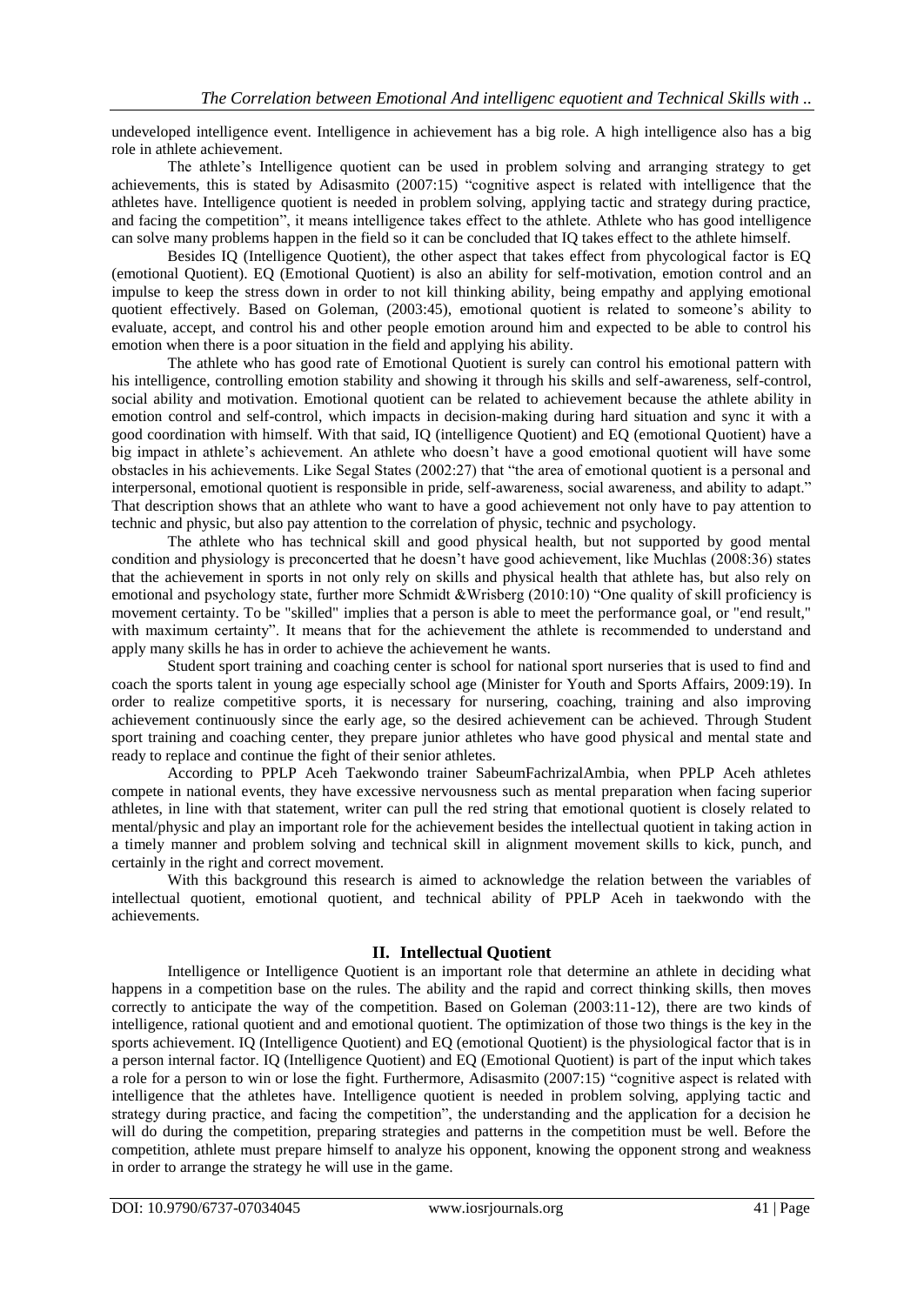| N <sub>O</sub> | <b>INTELLIGENCE</b> | <b>MAIN ABILITY</b>                                                           |  |  |  |  |
|----------------|---------------------|-------------------------------------------------------------------------------|--|--|--|--|
|                | Math logic          | The awareness and ability to see logical patterns and numeric also the        |  |  |  |  |
|                |                     | ability to think rational and logic.                                          |  |  |  |  |
| $\mathcal{D}$  | Language            | The awareness with sound, rhythm, words meaning and variation of              |  |  |  |  |
|                |                     | language function.                                                            |  |  |  |  |
| $\mathcal{L}$  | Musical             | The ability to produce and appreciate rhythm, note, color and music           |  |  |  |  |
|                |                     | expression shapes.                                                            |  |  |  |  |
| 4              | Space               | The ability to express visual shape accurately and transform that perception. |  |  |  |  |
| 5              | Movement            | The ability to control movement and handling object skillfully.               |  |  |  |  |
| 6              | Interpersonal       | The ability to observe and response mood, temperament and motivate other      |  |  |  |  |
|                |                     | people.                                                                       |  |  |  |  |
|                | Interpersonal       | The ability to understand feeling, strength and weakness and intelligence of  |  |  |  |  |
|                |                     | himself.                                                                      |  |  |  |  |
| 8              | <b>Naturalist</b>   | The ability to understand in identifying and classifying the flora and fauna, |  |  |  |  |
|                |                     | love for nature, animal and plant.                                            |  |  |  |  |

Source: *multiple intelligence* 2013

# **III. Emotional Quotient**

Emotional quotient is an ability to express feeling, awareness and understanding of emotion and ability to control it. Goleman (2004:45) states "emotional quotient is ability to motivate himself and last facing frustration, controlling impulse and not overjoy, control the feeling and keep the stress level to not crippling the thinking ability". Based on that quote, it can be concluded that emotional quotient is an ability to control feeling either happiness or inconvenience such as stress that happens to someone.

As disclosed by Bar-On (2005:4), in EQ (Emotional Quotient) has 5 scales or skills which are intrapersonal scale, interpersonal scale, adaptability scale, stress management scale, and general mood scale. Furthermore Goleman (2002:512), emotional quotient is an ability to manage our emotional life with intelligence; the appropriateness of emotional life with intelligence; the appropriateness of emotion and its expression through the ability of self-awareness, self-control, self-motivation, empathy and social skill. Goleman quotes Salovey (2005:58-59) puts self-intelligence on base definition about emotional quotient that widen and triggered that ability to be five base components, which are: understanding self-emotion, managing emotion, self-motivation, knowing other people emotion and building relationship.

# **IV. Taekwondo Technical Skills**

Sport achievement base has a competitive climatic feature which pursue every athlete to enhance their ability or skill, to achieve that goal an athlete must have physical ability and that skills, either individual or team. Inline with what Griwijoyo said (2012:17) "training sport achievement base is enhancing the body function well, either in base skill (physical ability) or technical ability, therefore technical skill is a very important skills that must be had by the athlete beside physical ability during the achievement.

Based on Husdrata (2004:10) there are four factors that become base of the athlete performance: fitness, skills, physic, and phycology. Therefore, technical skill is so important for the athlete that his achievements can be achieved to the maximum. In taekwondo, technical skills include basic kick, step, Hugo practice, sparing and target kick, Rahantokam and friends (2006:44).

# **V. Research Method**

This research uses Quantitative approach with correlational method. Based on Ali  $(2011:201)$  "in the research of social and habits, a descriptive study of correlational relation between two variable or more can be done using correlation study". Correlation study mentioned is to answer the problem correlate to two variable or more. In this research, the problem that will be studied is whether there is a significant correlation between emotional quotient and technical ability with the achievement of PPLP Aceh athlete. In a research, it must have a research design, "research design is a plan or blueprint made by the researcher, as a step that will be done" (Arikunto, 2006:51). This research is focusing on the relation between intelligence quotient, emotional quotient, and technical skill with the achievement of PPLPD Aceh athlete.

The population in the statistic refers to a group of individuals with specific characteristic. Based on Sugiyono (2016:11) population is generalize field includes of object/subject who has specific quality and characteristic that specified by the researcher to be studied and drawn a conclusion. In this research, the population is all of the PPLP Aceh taekwondo Athlete which is 10 athletes consists of 6 females and 4 males.

The instrument of this research is to measure the intelligence Quotient using questionnaire, emotional quotient using questionnaire and technical skills using taekwondo movement skills, also searching the achievement score of PPLPD Aceh athlete in the recent years, and data processing by using SPSS for Windows.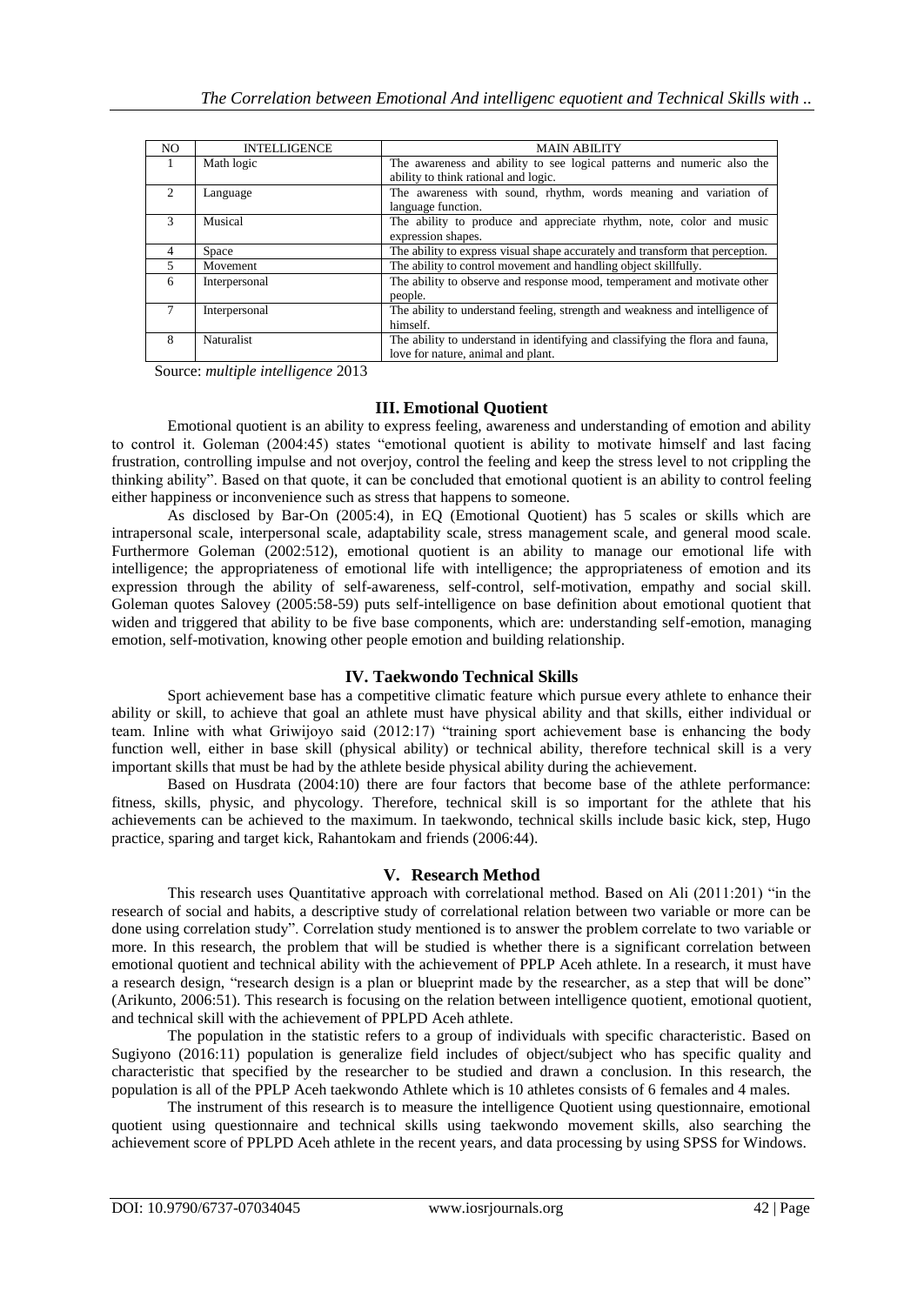The research is done of February by submitting the research license to the Aceh Minister for Youth and Sports Affairs in order to get the place and athlete as samples. Researcher does the meeting with athletes based on the schedule and researcher does the steps of the research.

# **VI. Result**

The data result obtained are consist of: (1) Intelligence Quotient data, (2) Emotional Quotient data, (3) Technical Skill data, (4) PPLP Aceh Taekwondo Athlete achievement data. To make data processing easier, then the data is tabulated into table of Intelligence Quotient variable  $(X_1)$  and Emotional Quotient variable  $(X_2)$ measured using questionnaire, technical skill variable  $(X_3)$  measured using test and PPLP Aceh taekwondo achievement data (Y) using the achievement search in recent years, in table 4.1

| N <sub>0</sub> | <b>Name</b>           | ${\bf X}_1$ | $\mathbf{X}_2$ | $\mathbf{X}_3$ | $\mathbf{v}$ |  |  |
|----------------|-----------------------|-------------|----------------|----------------|--------------|--|--|
|                | AgoengTrisna W        | 92          | 84             | 180            | 150          |  |  |
| 2              | Fanny Maudina         | 104         | 101            | 198            | 265          |  |  |
| 3              | Tiara Syaufina        | 110         | 110            | 201            | 300          |  |  |
| $\overline{4}$ | Cindy Yudiarti        | 95          | 87             | 173            | 150          |  |  |
| 5              | DhiyaaNajwan Agustina | 98          | 93             | 182            | 205          |  |  |
| 6              | NoviaMasyitah         | 102         | 99             | 197            | 245          |  |  |
| 7              | Fernanda Nita Riyatna | 101         | 97             | 195            | 220          |  |  |
| 8              | Cut NauraNidhofa      | 118         | 115            | 210            | 365          |  |  |
| $\mathbf Q$    | RifaldiWiyanaDesky    | 115         | 112            | 215            | 320          |  |  |
| 10             | Hafiz Rusdi           | 98          | 95             | 190            | 225          |  |  |

# **VII. Intelligence Quotient**

Intelligence has a correlation to achievement because intelligence is one of the phycology factors which correspondence to someone achievement, like described by Suranto (2005:24) "intelligence or intellectual is an important factor which often decide the victory in sport competition, especially in specific sports such as martial arts which is full body contact sport". It means in martial art; it is required an ability to think fast during taking a correct decision to anticipate his opponent.

Ability to solve a problem during competition with strategy and tactic. Ability to accept instruction from the trainer and analyse the game. Furthermore Adisasmito (2007:15) reveals "cognitive aspect correlates to intellectual the athlete has. This intellectual is needed in problem solving, applying tactic and strategy during training and facing competition". In this research the intelligence quotient contribution for PPLP Aceh taekwondo athlete is so strong at 95, 3%, it proves that intelligence quotient is one of the internal factors must be had by the athlete, because it is an important factor in athlete achievement.



# **VIII. Emotional Quotient**

Emotional quotient has a correlation for the achievement because in order to achieve those achievement it does not only depend on gift, strength, speed and flexibility that was found on physic, but also the other factor outside the physic that is psychic which strongly related to the athlete mental on controlling and managing their emotion. In achievement sport that has strong relation with competitive competition, athlete will encounter many situations in the competition arena. Getting in the arena can impact the mental state of the athlete. If the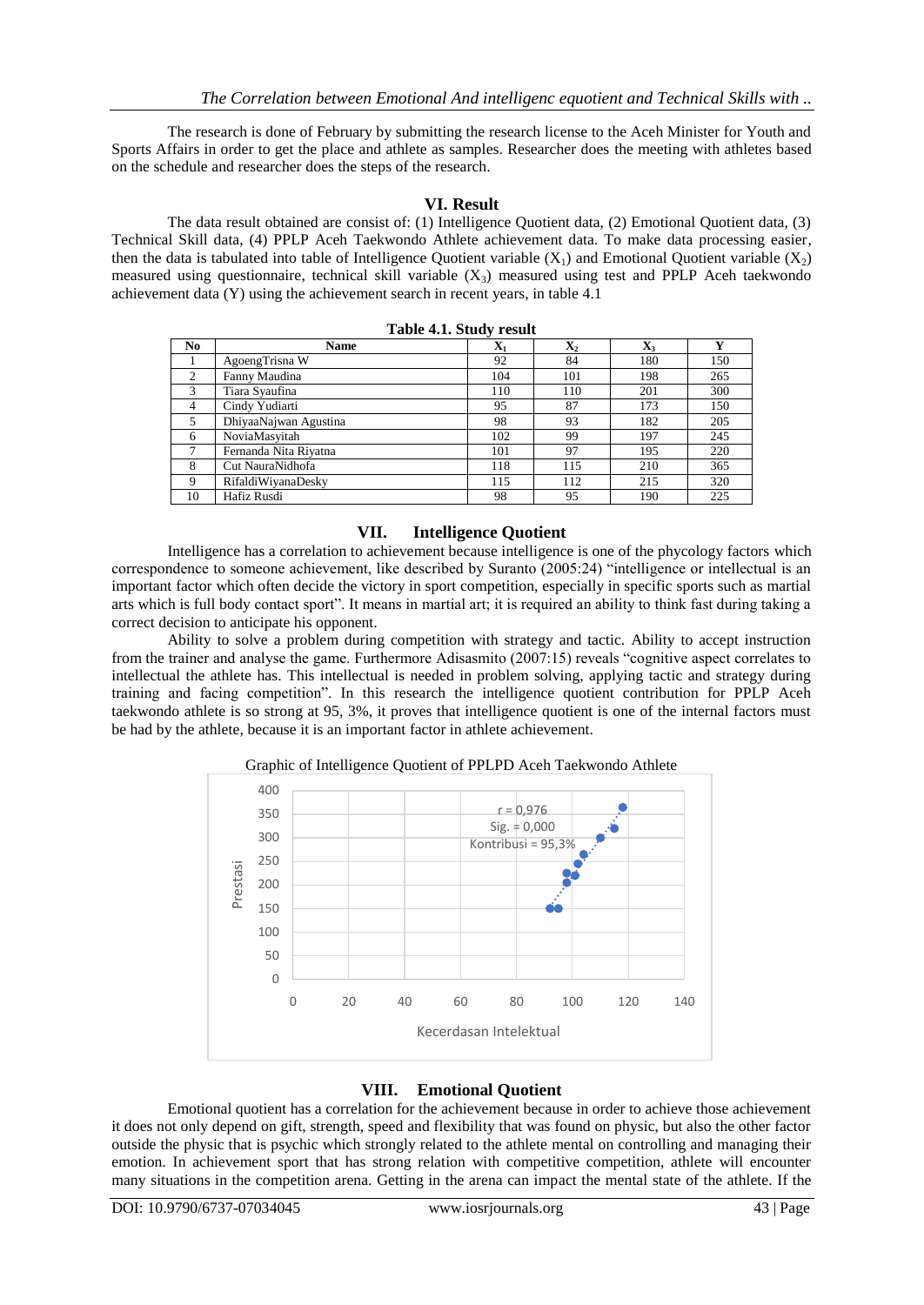strong impact can supress and the athlete is not able to adapt, it will cause stress, anxiety, frustration etc. those may impact the performance the show and confidence of the athlete during the competition, and will impact the result or the achievement of the athlete. Therefore, athlete must have ability to manage the emotion, anxiety and stress that often experienced by the athlete. "the highest level of emotional quotient enables athlete to evaluate the situation effectively by looking the risk as an opportunity rather than treat and then make a better decision about the risk his encounter (Panno, 2016:23-31).

According to Goleman (2002:512) emotional quotient is someone ability to manage our emotional life with intelligence; the appropietness of emotion and its expression through skills of self-awareness, self-control, self- motivation, empathy and social skills. Based on the opinions explained by the experts before, it explains an important skill on developing basic mechanism in mental life, one of which is self-awareness, that needs selfmanagement, then ability for self-motivation, then ability for self-motivation, empathy and social skill in the form of social interaction. In this research emotional quotient contribution for PPLP Aceh taekwondo athlete is at 97,6%. That proves that emotional quotient is an internal factor/phycology aspect must be had by the athlete, because it is an important factor and has a huge contribution with the athlete achievement.





# **IX. Technical Skill**

Technical skill clearly has a strong relation with achievement. according to Husdrata (2004:10) stated that, there are four base factors that influence athlete; fitness, skill, physic, and psychological behavior. Therefore, technical skill is an important point must be had by an athlete in order to get maximum achievement, to achieve the taekwondo achievement an athlete must master kick, punch, block, and the other technic described by Goodman (in Admaja 2015:7) states:

*"Taekowndo is derived from several martial arts, with the main influence being taekyonkorean kick fighting. Tae means" to kick" or "smash with the feet" Kwon means to intercept or "strike with the hand" and Do means "the way of the art." Thus, the foundation of the art is the use of the hands and feet the overcome an attacker swiftly."*

Goodman statement means that taekwondo is combination of several martial arts and the most influence is Tae Kyon. Tae mean smash with the feet, kwon means to strike with the hand, do means the way of art. If combine, taekwondo means the art is the use of the hands and feet the overcome an attacker swiftly.

Furthermore Schimidt&Wrisberg (2000:10) says "that quality of skill is the certainty of movement that suggests someone is able to fulfill the aim of its performance or the final result with maximum assurance". Thus, the technical skill is no less important part that must be had by an athlete beside of physic and psychic/mental on the achievement.

Based on those theory, it explains that technical skill reflects someone ability during competition. Technical skill is also an internal factor for the athlete during his achievement. therefore, if the athlete has an excellent technical skill usually has excellent achievement. in order to the athlete to have good technical skill, he has master basic kick, step, hugo practice, sparing and another technic correctly and steadily. In this research the contribution of technical skill for PPLP Aceh taekwondo athletes is 88,4%. It proves that technical skill is an internal factor that must be had by the athlete because it has a huge contribution for the achievement. Graphic of technical skill of PPLPD Aceh Taekwondo Athlete